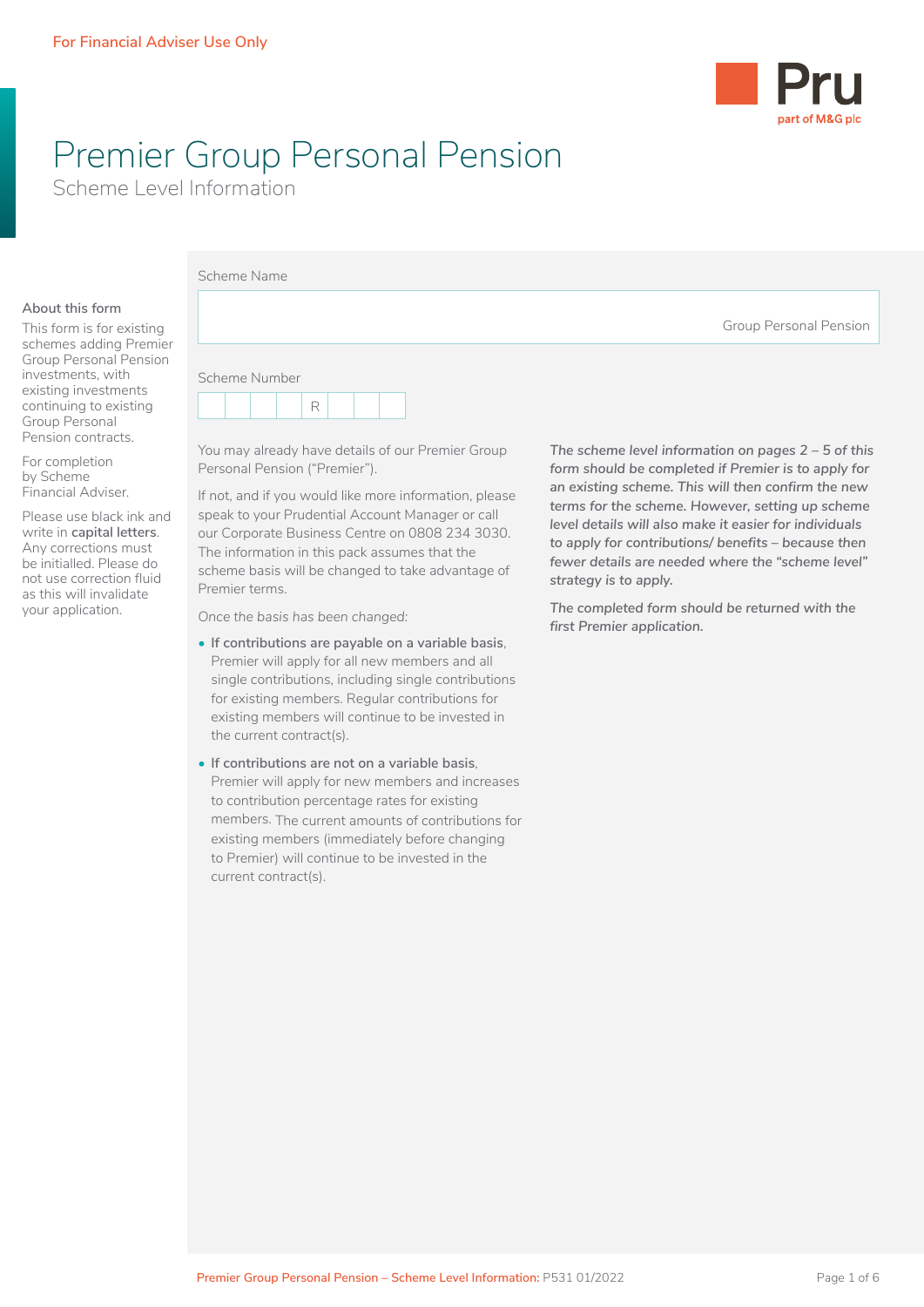## **Part A – Commission Instructions**

Please tick only one of the boxes below to confirm your commission basis. Please then complete the amount of commission in the right hand boxes.

Once the commission is set for the scheme, this will be used for all future members and contribution increases.

| a) Initial/Renewal*                              | Please complete only one of the options from a) to e) below. | Initial<br>$\%$        | Please complete %<br>amount to be taken |
|--------------------------------------------------|--------------------------------------------------------------|------------------------|-----------------------------------------|
|                                                  |                                                              |                        |                                         |
| b) Level                                         | Non Indemnified                                              |                        | $\%$                                    |
|                                                  | Indemnified                                                  | (Max 60 months)<br>for | $\%$                                    |
| c) Fund Related                                  |                                                              |                        | $\%$                                    |
|                                                  |                                                              | Level                  | <b>Fund Related</b>                     |
|                                                  |                                                              |                        |                                         |
| d) Mixed Level/Fund Related<br>for Level portion |                                                              | $\%$                   | $\%$                                    |
|                                                  | Non Indemnified                                              |                        |                                         |
|                                                  | Indemnified                                                  | (Max 60 months)<br>for |                                         |

*\* The appropriate rate of renewal commission will be determined from the rate of initial commission chosen.*

| $\blacksquare$ Part B – Scheme Size                                                                                          |                                          |  |
|------------------------------------------------------------------------------------------------------------------------------|------------------------------------------|--|
| Please indicate expected average monthly contributions* over the first year (to 2 decimal places). $\mathbf{f}$ $\mathbf{f}$ |                                          |  |
| Please indicate expected number of members*                                                                                  | 100 or more 99 or less tick one box only |  |
| * The average monthly contributions and number of members for whom regular contributions are to be paid includes those where |                                          |  |

*contributions are invested only in earlier (pre-Premier) plans.*

| $\blacksquare$ Part C – Routing Instructions                                  |                                                     |                                   |  |  |  |
|-------------------------------------------------------------------------------|-----------------------------------------------------|-----------------------------------|--|--|--|
| Please confirm the details for issue of:                                      |                                                     |                                   |  |  |  |
| eavers Packs<br>Membership and Contribution Certificates<br>Yearly Statements |                                                     |                                   |  |  |  |
| Direct to members<br>(summary information to you)                             | Direct to members<br>(scheduled information to you) | Direct to leaver<br>(copy to you) |  |  |  |
| To you, to pass to members (you will<br>still receive summary information)    | To you, to pass to members                          | To you, to pass to leaver         |  |  |  |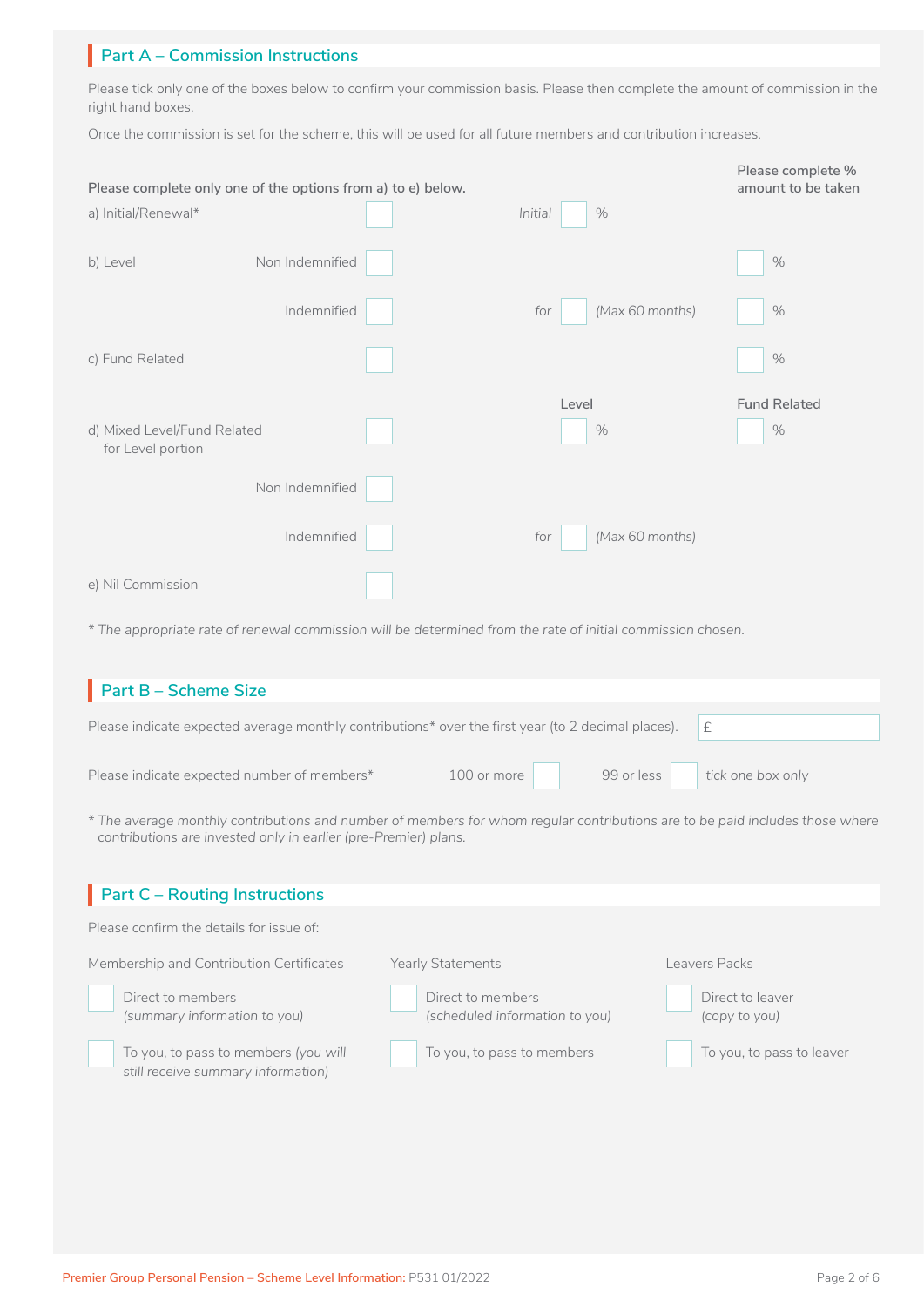## **Part D – Scheme Investment Strategy**

**If you want the Lifetime Investment Profile\* (see below), you can also choose the investment linked fund(s) to be used initially, or you can leave the selection to us (i.e. use the "default funds").**

**If you do NOT want the Lifetime Investment Profile, please complete the table below to confirm the investment fund(s) to be used.**

**Please show the percentage investment split.**

**Fractions of 1% should not be used.**

**Contributions can be invested in up to six funds.**

**The With-Profits Fund is not available for new or additional investment if within three years of Selected Retirement Age (and, if chosen, would be treated as an application to invest in the Exempt Cash Fund).**

| Chosen Fund | % to be invested in each fund |
|-------------|-------------------------------|
|             | %                             |
|             | $\%$                          |
|             | $\%$                          |
|             | $\%$                          |
|             | $\%$                          |
|             | $\%$                          |
| Total       | 100%                          |

**If you want the Lifestyle Investment Profile, please complete the rest of this section (ticking only one box). Otherwise, please go to Section E.**

| Lifetime Investment Profile targeting retirement options | Lifetime Investment Profile targeting an annuity |  |
|----------------------------------------------------------|--------------------------------------------------|--|
| Lifetime Investment Profile targeting 100% cash          | Lifetime Investment Profile targeting drawdown   |  |

*If you have chosen one of the Lifetime Investment strategies without choosing any investment linked fund(s), we will assume that you are happy to start with the funds we choose. There is a set basis, we don't make an individual choice.*

*\* This option does not apply to With-Profits investments.*

| Part E - Scheme Waiver Benefit Strategy                                                               |                                                             |  |  |
|-------------------------------------------------------------------------------------------------------|-------------------------------------------------------------|--|--|
| Please tick required option                                                                           |                                                             |  |  |
| Waiver Benefit                                                                                        |                                                             |  |  |
| Comprehensive Waiver Benefit*                                                                         |                                                             |  |  |
| No Comprehensive Waiver/Waiver Benefit offered at Scheme Level                                        |                                                             |  |  |
| If Waiver/Comprehensive Waiver Benefit required, please confirm:                                      |                                                             |  |  |
| (i) the Waiver Cessation Age                                                                          |                                                             |  |  |
| <b>OR</b><br>Selected Retirement Age<br>Age 60<br>Waiver Benefit will stop at 65 if you tick this box | If Selected Retirement Age is over 65, Waiver/Comprehensive |  |  |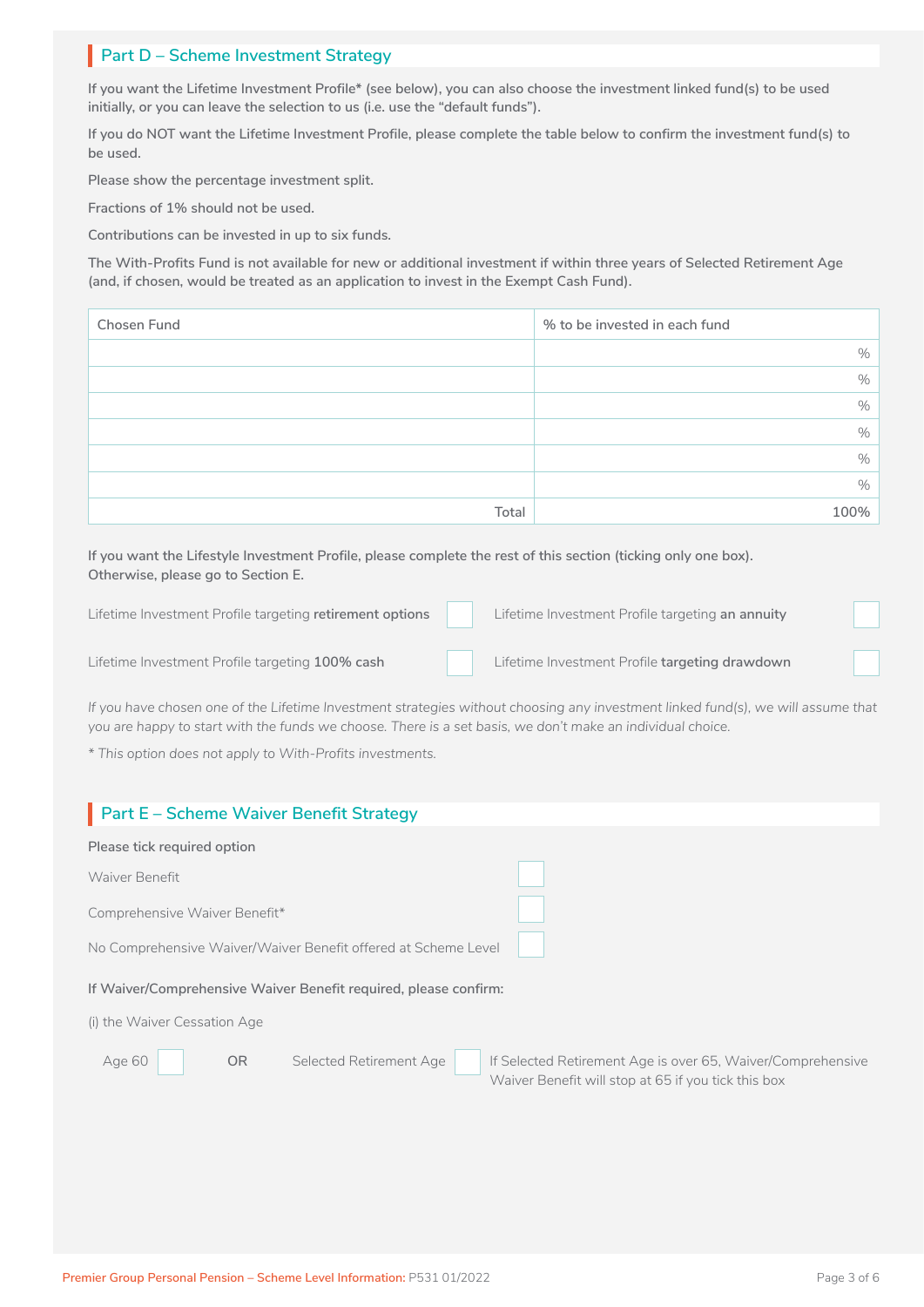| Part E - Scheme Waiver Benefit Strategy - Continued |  |
|-----------------------------------------------------|--|
| (ii) Deferred neriod                                |  |

| (ii) Deferred perio |  |  |
|---------------------|--|--|
|                     |  |  |

3 months 12 months 12 months 12 months 6 months 12 months 12 months 12 months 12 months 12 months 12 months 12 months 12 months 12 months 12 months 12 months 12 months 12 months 12 months 12 months 12 months 12 months 12 months 12 months 12 months 12 months 12

**If existing members (with contracts set up before 6 April 2001) have not already applied for Waiver/Comprehensive Waiver Benefit, we will need to get completed Alteration Forms from them (if waiver benefit is now to be requested). We may also ask for health information.**

**Waiver benefit is not available for new members of The Prudential (SAL) Personal Pension Scheme who join the scheme on or after 17 January 2005.**

*\* Comprehensive Waiver Benefit is available only to members who joined the scheme before 6 April 2001. Members who joined between 6 April 2001 and 17 January 2005 applied for standard Waiver Benefit.*

## **Part F – Scheme Contribution Basis**

**If the scheme is already split into Sections/Tiers, and you want the current basis to continue, please go straight to section H i.e. you can ignore sections F and G.**

Do you want the Standard Contribution Rates? No wanter the Standard Contribution Rates?



*If Yes, please complete the details below. If No, please go to section G.*

#### **If you want more than 12 sections please copy this page and use the copy to give us the additional information.**

Please show the names to be used for all the Sections in the table below. If you want only one section, you should complete Section Number 1.

You will also have to confirm the Section to which each of the existing members should be transferred.

- Please ask the employer to use the most recent membership schedule to tell us the sections if the scheme is to be split into sections.
- If there are any members where the plan(s) are already paid-up, or full contribution holidays currently apply, we will assume that these members should be included in Section 1 unless you tell us to include them in another section.

| Number         | <b>Section Name</b> |
|----------------|---------------------|
| 1/whole scheme |                     |
| 2              |                     |
| 3              |                     |
| $\overline{4}$ |                     |
| 5              |                     |
| $\,$ $\,$ $\,$ |                     |
| $\overline{7}$ |                     |
| 8              |                     |
| $\Theta$       |                     |
| 10             |                     |
| 11             |                     |
| 12             |                     |

- For sections which do NOT have tiered contribution rates, please complete the table below to show the contribution levels and the Selected Retirement Age.
- If you want Tiered contributions for any of the sections, please give the details in section G.
- Member contributions can be shown as NIL.
- Employer and member contributions for each section must both be percentage rates or both fixed amounts.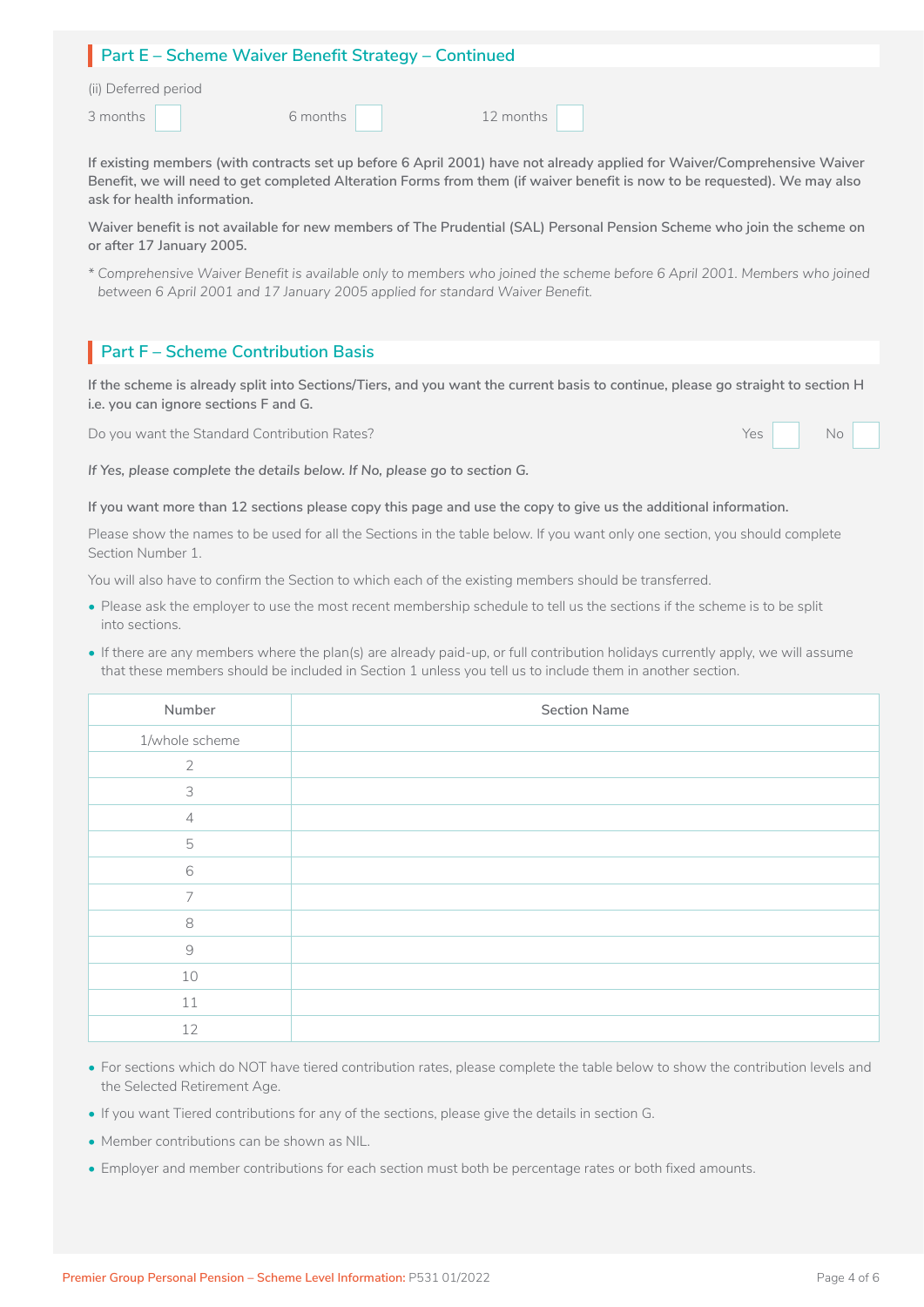## **Part F – Scheme Contribution Basis – Continued**

| <b>Section Number</b> | £ pm<br>or | <b>Employer Contribution</b><br>$\%$ | £ pm | <b>Member Contribution</b><br>$\%$<br>or | Selected<br>Retirement Age |
|-----------------------|------------|--------------------------------------|------|------------------------------------------|----------------------------|
|                       |            |                                      |      |                                          |                            |
|                       |            |                                      |      |                                          |                            |
|                       |            |                                      |      |                                          |                            |
|                       |            |                                      |      |                                          |                            |
|                       |            |                                      |      |                                          |                            |
|                       |            |                                      |      |                                          |                            |
|                       |            |                                      |      |                                          |                            |
|                       |            |                                      |      |                                          |                            |
|                       |            |                                      |      |                                          |                            |
|                       |            |                                      |      |                                          |                            |
|                       |            |                                      |      |                                          |                            |
|                       |            |                                      |      |                                          |                            |

## **Part G – Tiered Contribution Details**

**If you do NOT want tiered contributions for any Section(s) listed in section F, please go to section H. If you DO want tiered contributions for any Section(s), contributions will be calculated as percentages of Scheme Earnings. Please read the notes below, complete the rest of this section and then go to section H.**

- You can enter details (the contribution basis, the Selected Retirement Age and the contribution percentages) for Sections using the tables in this section.
- If you want to have more than two sections with tiered contribution rates, please copy this page before you start, then use a copy to confirm the details for the other Sections, matching the numbers you used in the table in section F. Please then staple the extra pages to the back of this form.
- Please use one of the tables for each Section which is to have a different contribution basis.
- You can set the first tiered percentage rate as 0% for Employer and/or Member.
- Please match the Section Numbers for each table to the numbers you used in the first table in section F.
- Please ask the Employer to use the most recent membership list to confirm the contribution rates to apply for all existing members who are to move into a tiered contribution structure for the first time. This will help to avoid any doubt about the contribution level to apply.

*For age-related contribution tiers, the percentage rates will apply up to and including the ages you show in the table, age being the age attained on member's Plan start date (or switch to the tiered structure) and on each subsequent Scheme Review Date.*

*For service-related tiers, the percentage rates will apply up to and including the number of years you show in the table. Increases to the next rate will be on the Scheme Review Date coincident with or following completion of the "service years".*